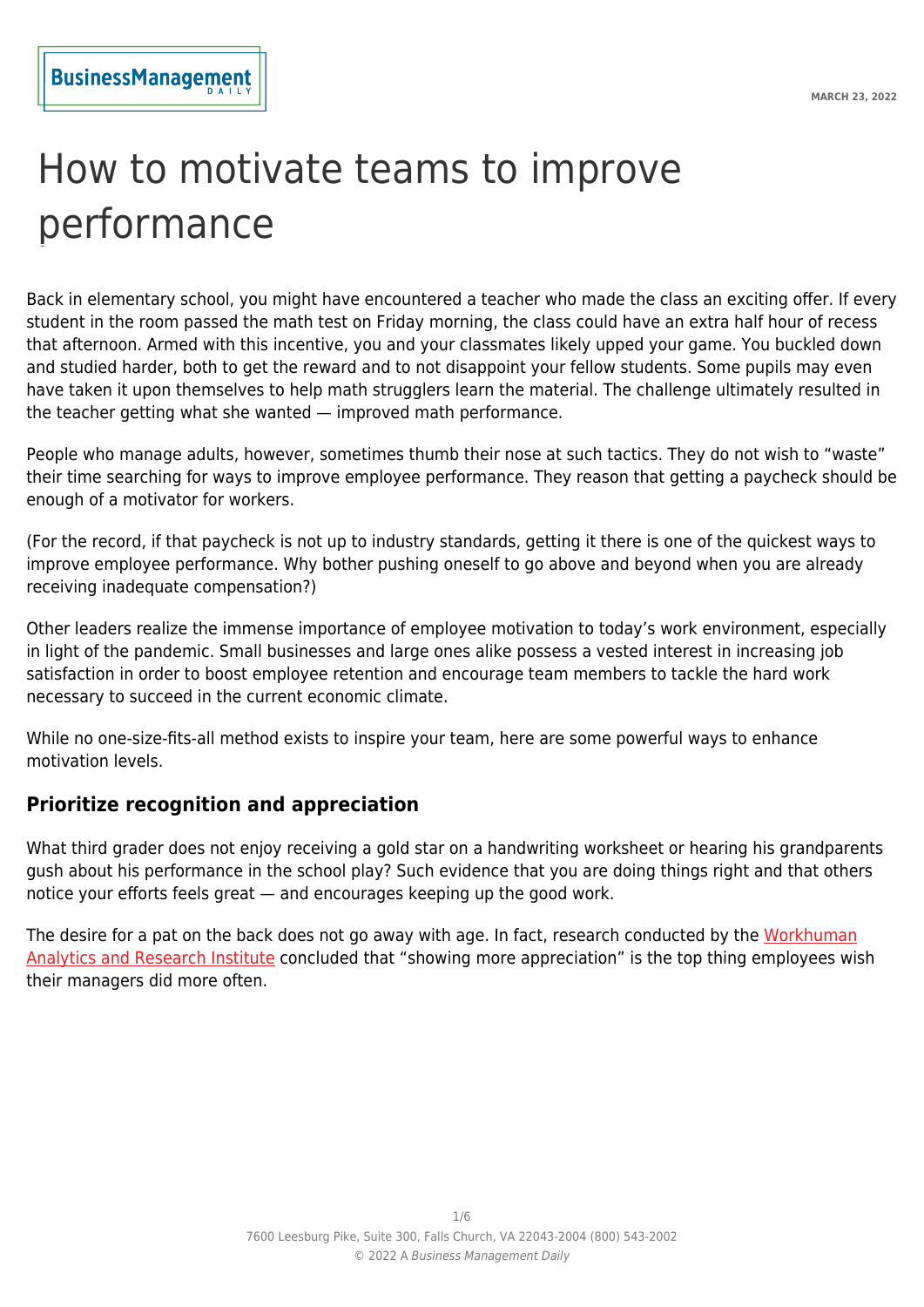

What might merit recognition or a hearty thank-you? Possibilities abound! A few to consider include:

- Exceptional productivity.
- Meeting a deadline.
- Instances where someone demonstrates the company's stated core values, such as honesty, innovation, teamwork, or going the extra mile for a customer.
- Consistent performance of behind-the-scenes or "unglamorous" work (thanking people for the "thankless" tasks gives these jobs validation and meaning).

People especially value recognition for things that are most important to them. An aspiring Major Leaguer will grin ear to ear when the teacher admires his monster home run but may not care quite so much when his spelling test makes the bulletin board.

To figure out where to target praise and other appreciation efforts, ask each staff member about his most valuable or unique contribution to the team. Then, make sure to note when this action or behavior occurs.

Of course, some situations always merit attention. If your company is one of the more than half of organizations out there that does nothing to acknowledge work anniversaries, correct this error. (How would an 8-year-old whose class failed to sing "Happy Birthday" feel?) Your business is missing out on a prime opportunity to celebrate longevity, commitment, and contribution.

Organizations oftentimes bestow physical mementos to mark milestones. Plaques, pens, clocks, and similar objects serve as a permanent symbol of achievement and appreciation.

General rewards come in all shapes and sizes. Some managers may hand out restaurant certificates, monetary bonuses, or even prime parking spaces. Many turn to experiential rewards for team performance, such as a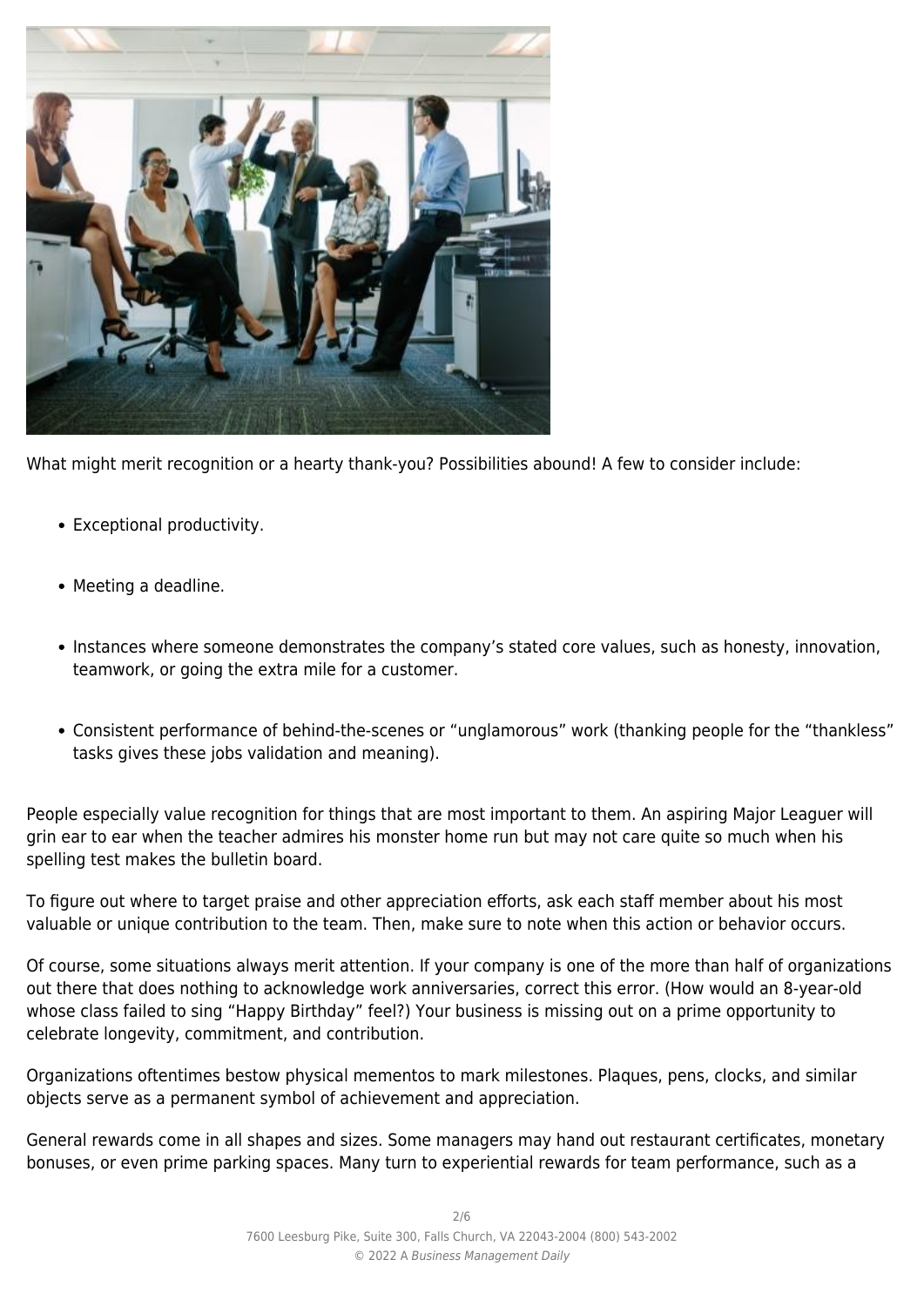catered lunch, on-site massages, or a group wine tasting outing. Such perks provide the added benefit of team members sharing positive experiences, which enhances company culture.

And never overlook the motivational value of simply saying "thank you" on a regular basis. Send a heartfelt email or handwritten note acknowledging a specific action or contribution. Motivate employees even more by getting your boss in on recognition efforts. A personal letter from the head of the department or the company's co-founder is bound to make an impression.

As you consider recognition and appreciation efforts, always keep the receiver in mind. Let the individual's personality and preferences dictate. For instance, some workers love public acknowledgments. They beam at being singled out at a meeting or seeing their face displayed on an office bulletin board. Others cringe in the spotlight. They would prefer a more private expression of appreciation. Figure out how individuals wish to be recognized. Doing so will give your gesture greater impact and sincerity.

# **Expand their horizons**

Just like a kid who shoots for A's because his parents give him a dollar for each one on his report card, extrinsic motivation propels some adults. However, not all motivating factors involve holding out a carrot. People of all ages also can possess intrinsic motivation, meaning they want to do something because it is challenging or interesting.

Team motivation can improve dramatically when managers encourage workers to grow. Mastering new skills invigorates the brain, builds confidence, and keeps employees from languishing in the same-old-same-old. In addition to boosting employee engagement, the organization gains a more skilled, knowledgeable workforce and a reputation for commitment to learning.

## **Developmental opportunities to consider include:**

- Reimbursing classes.
- Sending people to industry seminars and professional conferences.
- Allowing time to watch pertinent TED Talks.
- Creating a lunchtime book club.
- Setting up mentoring programs.
- Encouraging team members to teach each other new skills.

Such developmental opportunities boost employee engagement. At the same time, the organization gains a more skilled, knowledgeable workforce and a reputation for commitment to learning.

Presenting challenges likewise provides a way to rev up interest levels. Aim to create stretch goals — one's just beyond the team's current capabilities. (If you set the bar too high, people will give up or burn out.)

Clear goals are a must. Workers need to understand what they are attempting to achieve and how they will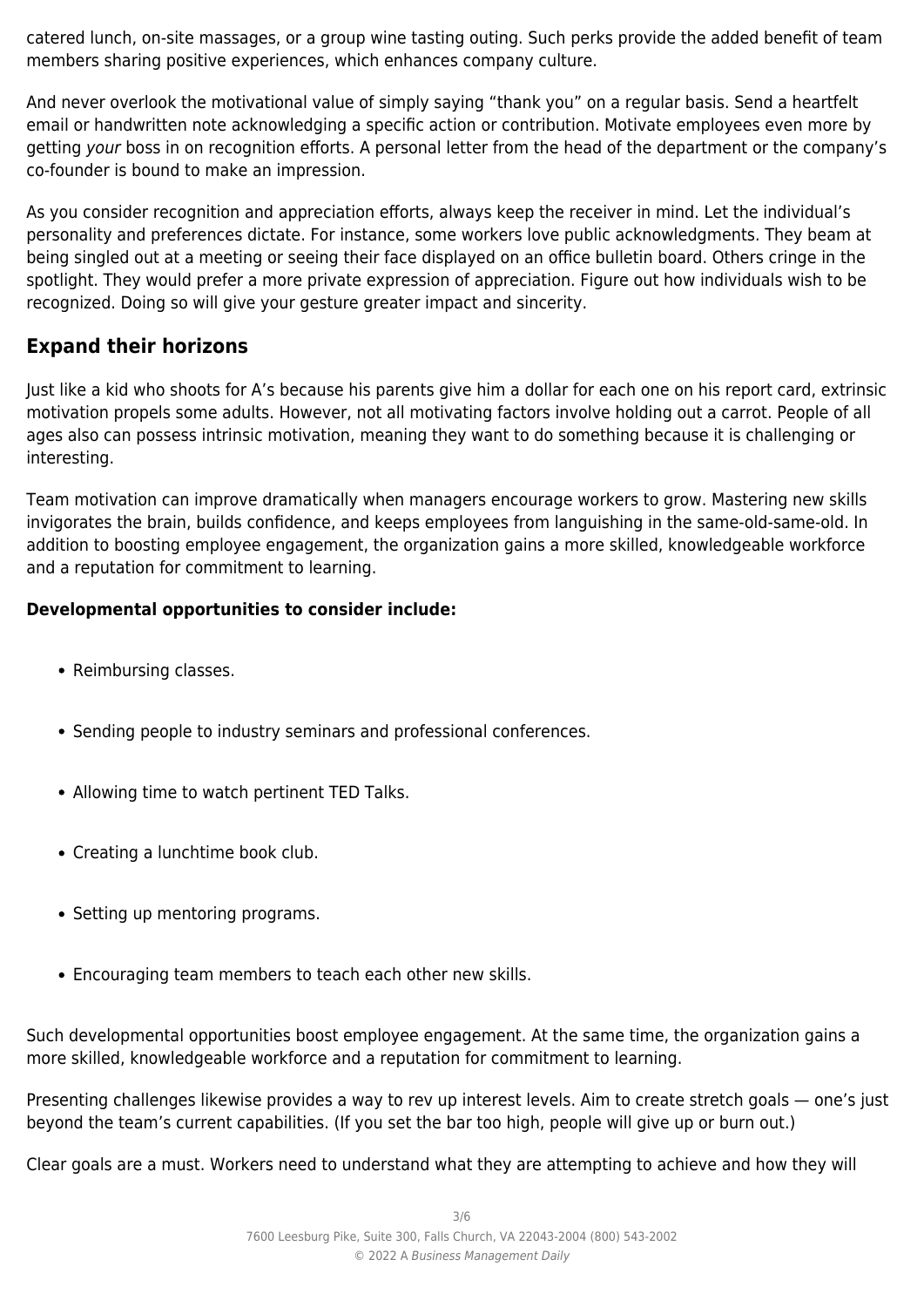know if they have met the objective. Challenges also need a timeframe to spark a sense of urgency and keep everyone on task.

Sometimes, managers issue a general challenge and let employees figure out the best ways to meet it. This strategy encourages employee engagement through opportunities for creativity and decision-making.

Other leaders assist the team with goal-setting by breaking down the challenge into manageable chunks. Oftentimes, they employ the SMART method. Each letter in SMART stands for an important element of successful goal-setting: Specific, Measurable, Achievable, Relevant, and Time-bound.

Be certain, too, that workers know that their increased knowledge and their ability to meet challenges will pay off down the line. Offer a clear path to advancement. Seeing that today's actions will shape tomorrow revs up interest in the here and now.

## **Promote autonomy**

Way too many children have experienced the following scenario when working on a school project. You enthusiastically come home with library books on dinosaurs and generate great ideas on how to make the visual for your report. Mom spontaneously jumps in with suggestions on how you might better construct your T-Rex. Dad replaces your handwritten labels with fancy ones done on the computer. Before you know it, you are sitting in the corner watching the adults work. The project looks nothing like you envisioned, and you no longer feel any excitement or pride.

Micromanaging bosses likewise throw a bucket of water on enthusiasm. Employees get the impression that management does not trust them or judges them as inadequate. And, besides, why bother putting forth much effort if someone else is just going to redo all your work?

Motivate your team by giving them a sense of ownership. They will feel respected, and they'll show appreciation of your trust by putting forth their best work. Likewise, acknowledge that people like control of their own time and energy. Flexible scheduling and remote work options further signal support of competent professionals capable of regulating their own actions.

### **Connection is still important**

Do not, however, mistake extending autonomy for leaving people alone to fend for themselves. Workers need a support system in place to turn to when they have questions, want advice, or simply need assurance that they are doing their job correctly.

Managers who regularly check in with their teams show that they care about employees and are there to help as needed. According to the Workhuman Analytics and Research Institute study mentioned earlier, workers who check in with their manager at least weekly as opposed to never are more than twice as likely to trust their manager, nearly 5x less likely to be disengaged, and nearly 2x as likely to believe they can grow in the organization.

# **Build connections**

Great things happen when people feel their actions make a difference. Just as each math student in the opening example knew his performance mattered, workers thrive when they see what they do as important.

Smart companies define their mission and values. They project a clear sense of purpose that permeates the work environment. They realize employees want to know why things are done a certain way, so they provide reasons behind initiatives and decisions. Savvy managers regularly ask employees to look at their individual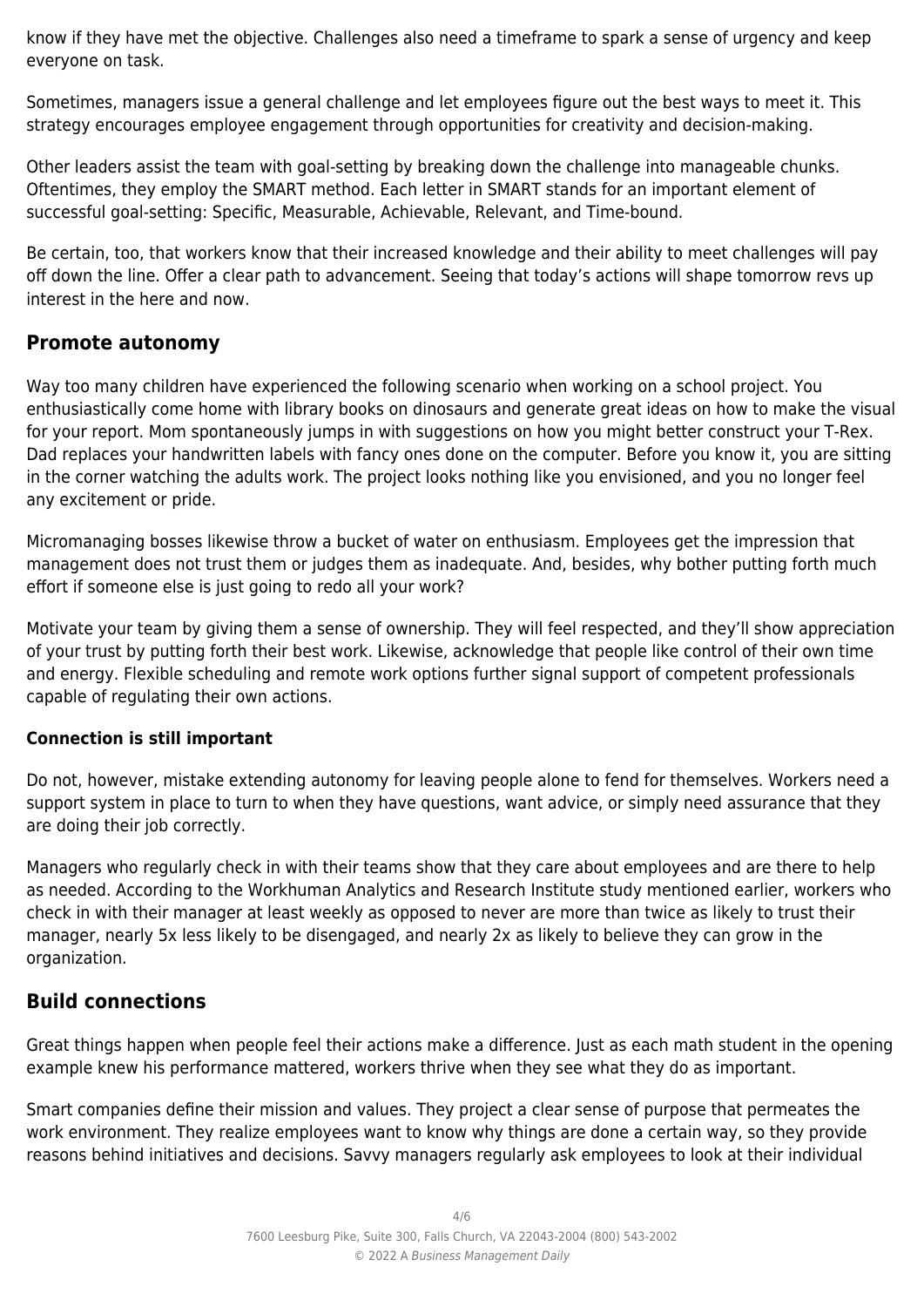roles within the company and identify how their tasks contribute to operations. Workers internalize the message that they are important factors in overall success.

Richard S. Hawkes, founder of [Growth River](https://growthriver.com/) and author of Navigate the Swirl: 7 Crucial Conversations for Business Transformation, suggests creating a "Team Charter." This action further pinpoints how units within the company define their contributions. Gather colleagues to discuss foundational issues such as:

- $\bullet$  Our team's purpose is . . .
- Our team's customers and stakeholders include . . .
- The outcomes for which we are responsible as a team include . . .
- The in-team commitments that we make to each other toward our team purpose include ...

In addition to developing connections to the company, also look for ways to forge personal bonds. These connections create a sense of belonging and inspire people to do their best work for the sake of others.

Post-pandemic work scenarios make team building more vital than ever. Many remote teams are returning to the physical office. Others continue to telecommute or operate on a hybrid schedule. Strengthening workplace culture can help everyone regain a sense of togetherness.



Choose team-building exercises based on

your organization's circumstances. Some to consider include:

- Volunteering as a group.
- Meeting for coffee or a happy hour (virtually or in-person).